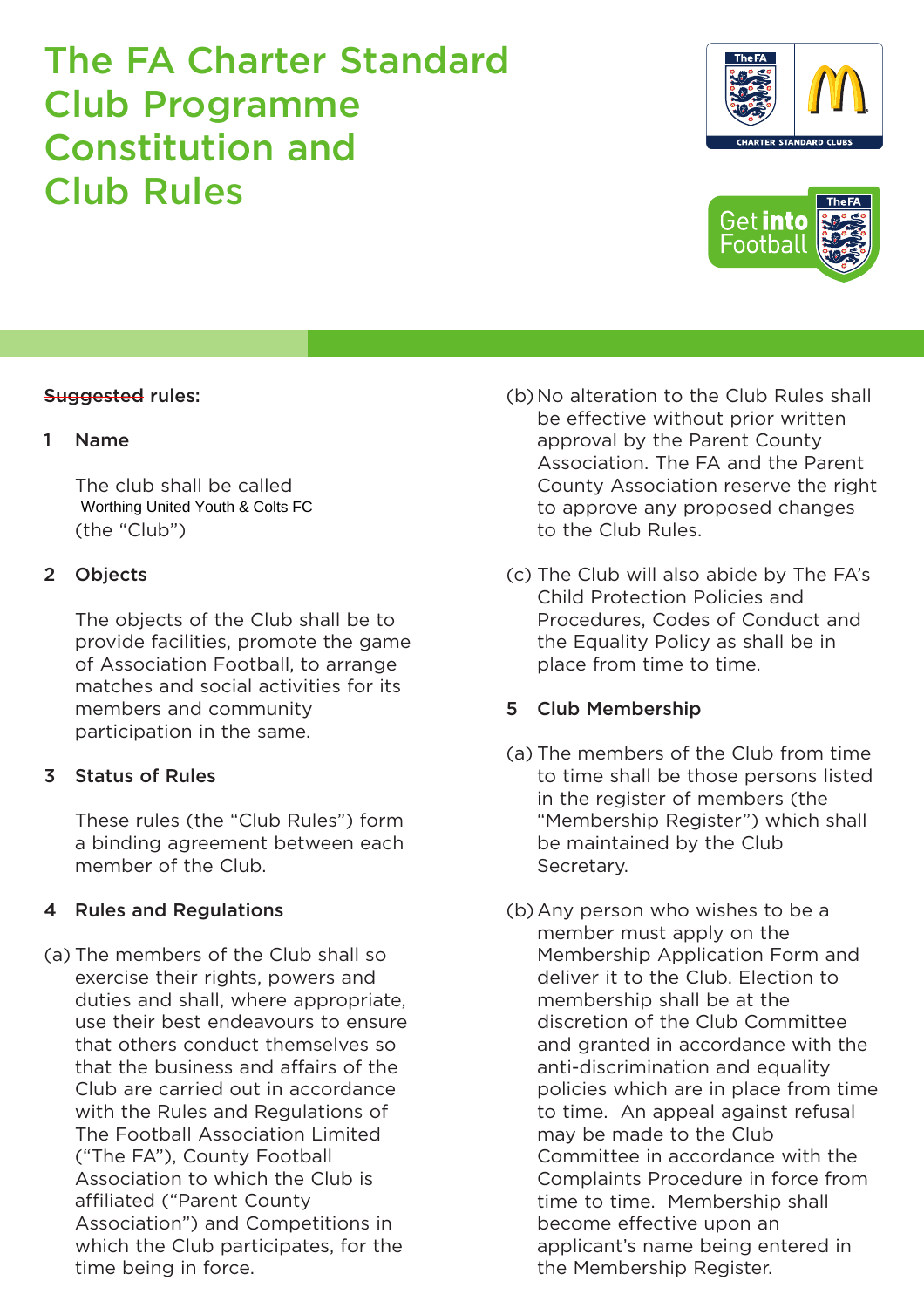- (c) In the event of a member's resignation or expulsion, his or her name shall be removed from the Membership Register.
- (d) The FA and Parent County Association shall be given access to the Membership Register on demand.

## 6 Annual Membership Fee

- (a) An annual fee payable by each member shall be determined from time to time by the Club Committee and set at a level that will not pose a significant obstacle to community participation. Any fee shall be payable on a successful application for membership and annually by each member. Fees shall not be repayable.
- (b) The Club Committee shall have the authority to levy further subscriptions from the members as are reasonably necessary to fulfil the objects of the Club.

## 7 Resignation and Expulsion

(a) A member shall cease to be a member of the Club if, and from the date on which, he/she gives notice to the Club Committee of his/her resignation. A member whose annual membership fee or further subscription is more than two (2) months in arrears shall be deemed to have resigned.

- (b) The Club Committee shall have the power to expel a member when, in its opinion, it would not be in the interests of the Club for them to remain a member. An appeal against such a decision may be made to the Club Committee in accordance with the Complaints Procedure in force from time to time.
- (c) A member who resigns or is expelled shall not be entitled to claim any, or a share of any, of the income and assets of the Club (the "Club Property).

## 8 Club Committee

- (a) The Club Committee shall consist of the following Club Officers: Chairperson, Vice Chairperson, Treasurer, Secretary and Minutes Secretary and up to five other members, elected at an Annual General Meeting.
- (b) Each Club Officer and Club Committee Member shall hold office from the date of appointment until the next Annual General Meeting ("AGM") unless otherwise resolved at an Extraordinary General Meeting ("EGM"). One person may hold no more than two positions of Club Officer at any time. The Club Committee shall be responsible for the management of all the affairs of the Club. Decisions of the Club



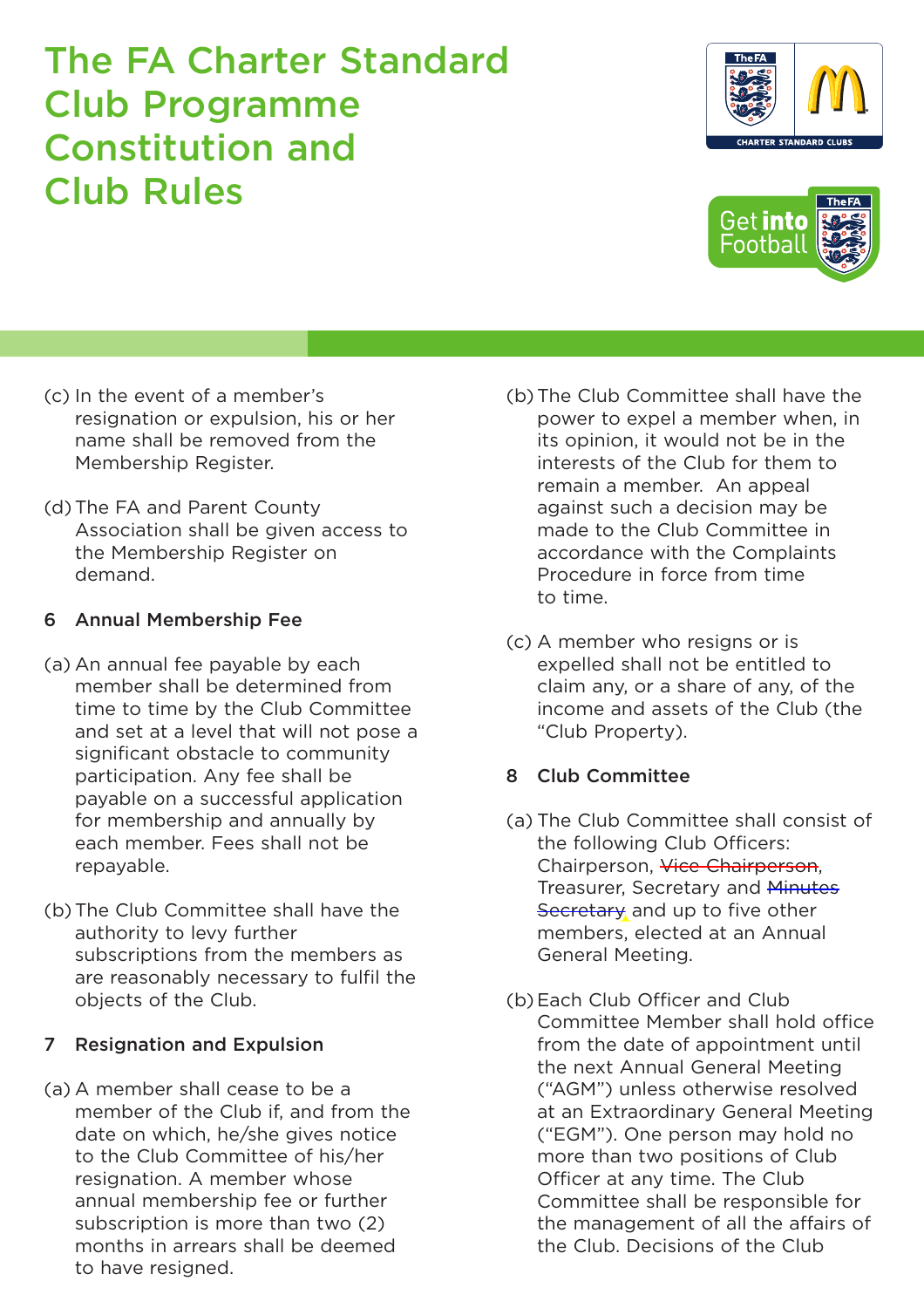Committee shall be made by a simple majority of those attending the Club Committee meeting. The Chairperson of the Club Committee meeting shall have a casting vote in the event of a tie. Meetings of the Club Committee shall be chaired by or in their absence the quorum for the transaction of business of the Club Committee shall be three. the Chairperson the Secretary

- (c) Decisions of the Club Committee of meetings shall be entered into the Minute Book of the Club to be maintained by the Club Secretary.
- (d) Any member of the Club Committee may call a meeting of the Club Committee by giving not less than seven days' notice to all members of the Club Committee. The Club Committee shall hold not less than four meetings a year.
- (e) An outgoing member of the Club Committee may be re-elected. Any vacancy on the Club Committee which arises between Annual General Meetings shall be filled by a member proposed by one and seconded by another of the remaining Club Committee members and approved by a simple majority of the remaining Club Committee members.
- (f) Save as provided for in the Rules and Regulations of The FA, the

Parent County Association and any applicable Competition, the Club Committee shall have the power to decide all questions and disputes arising in respect of any issue concerning the Club Rules.

(g)The position of a Club Officer shall be vacated if such person is subject to a decision of The FA that such person be suspended from holding office or from taking part in any football activity relating to the administration or management of a football club.

### 9 Annual and Extraordinary General **Meetings**

- (a) An AGM shall be held in each year to:
	- (i) receive a report of the activities of the Club over the previous year
	- (ii) receive a report of the Club's finances over the previous year
	- (iii) elect the members of the Club Committee
	- (iv) consider any other business.
- (b) Nominations for election of members as Club Officers or as members of the Club Committee shall be made in writing by the proposer and seconder, both of whom must be existing members of the Club, to the Club Secretary not less than 21 days before the AGM.



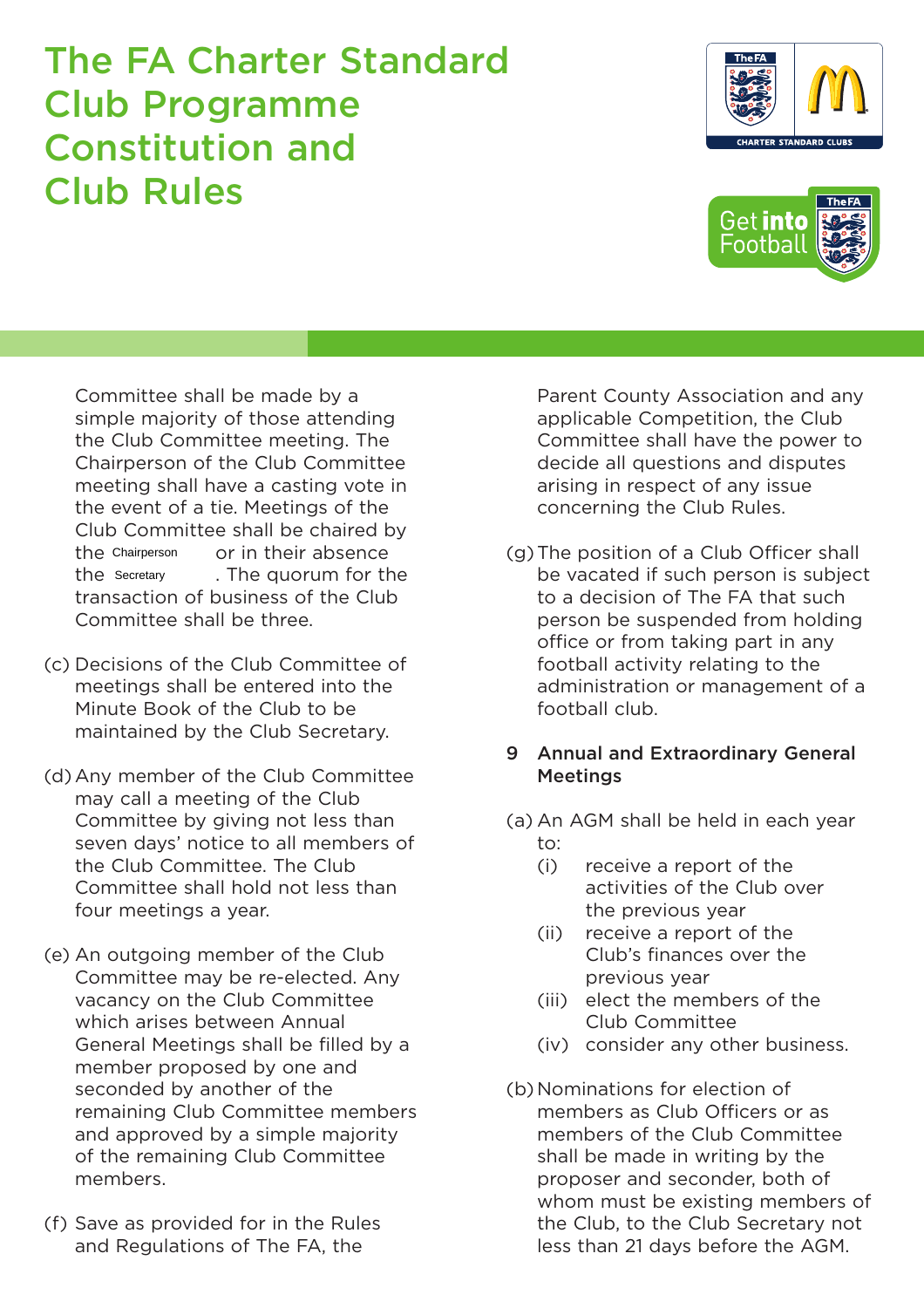Notice of any resolution to be proposed at the AGM shall be given in writing to the Club Secretary not less than 21 days before the meeting.

- (c) An EGM may be called at any time by the Club Committee and shall be called within 21 days of the receipt by the Club Secretary of a requisition in writing, signed by not less than five members stating the purposes for which the Meeting is required and the resolutions proposed. Business at an EGM may be any business that may be transacted at an AGM.
- (d) The Secretary shall send to each member at their last known address written notice of the date of a General Meeting (whether an AGM or an EGM) together with the resolutions to be proposed at least 14 days before the meeting.
- (e) The quorum for a General Meeting shall be:
- (f) The Chairperson, or in their absence a member selected by the Club Committee, shall take the chair. Each member present shall have one vote and resolutions shall be passed by a simple majority. In the event of an equality of votes the Chairperson of the Meeting shall have a casting vote.

(g)The Club Secretary, or in their absence a member of the Club Committee, shall enter Minutes of General Meetings into the Minute Book of the Club.

## 10 Club Teams

At its first meeting following each AGM the Club Committee shall appoint a Club member to be responsible for each of the Club's football teams. The appointed members shall be responsible for managing the affairs of the team. The appointed members shall present to the Club Committee at its last meeting prior to an AGM a written report of the activities of the team.

## 11 Club Finances

- (a) A bank account shall be opened and maintained in the name of the Club (the "Club Account"). Designated account signatories shall be the Club Chairperson, the Club Secretary and the Treasurer. No sum shall be drawn from the Club Account except by cheque signed by two of the three designated signatories. All monies payable to the Club shall be received by the Treasurer and deposited in the Club Account.
- (b) The Club Property shall be applied only in furtherance of the objects of the Club. The distribution of profits or proceeds arising from the sale of



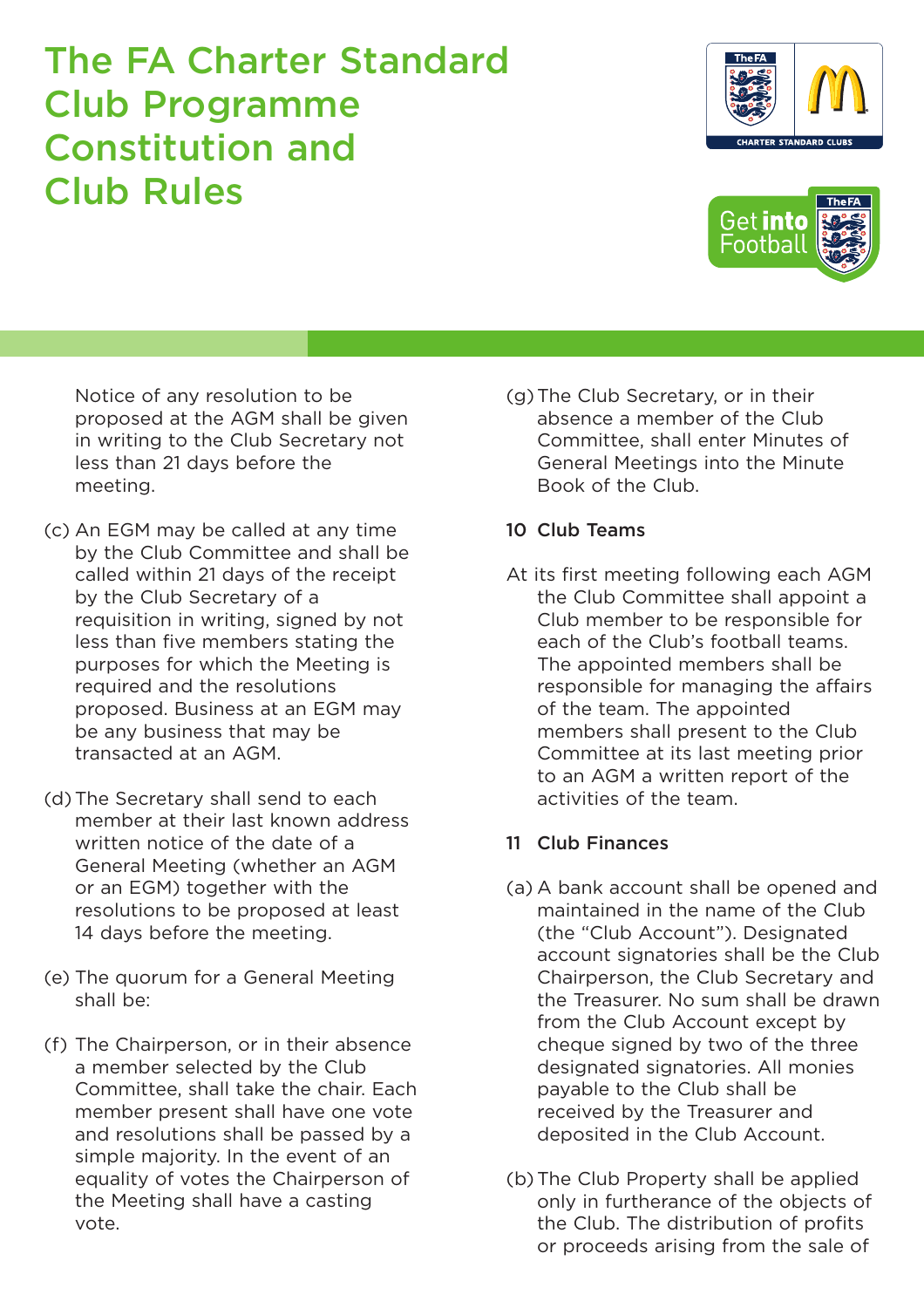Club Property to members is prohibited.

- (c) The Club Committee shall have the power to authorise the payment of remuneration and expenses to any member of the Club (although a Club shall not remunerate a member for playing) and to any other person or persons for services rendered to the Club.
- (d) The Club may provide sporting and related social facilities, sporting equipment, coaching, courses, insurance cover, medical treatment, away match expenses, post match refreshments and other ordinary benefits of Community Amateur Sports Clubs as provided for in the Finance Act 2002.
- (e) The Club may also in connection with the sports purposes of the Club:
	- (i) sell and supply food, drink and related sports clothing and equipment
	- (ii) employ members (although not for playing) and remunerate them for providing goods and services, on fair terms set by the Club Committee without the person concerned being present
	- (iii) pay for reasonable hospitality for visiting teams and guests
- (iv) indemnify the Club Committee and members acting properly in the course of the running of the Club against any liability incurred in the proper running of the Club (but only to the extent of its assets).
- (f) The Club shall keep accounting records for recording the fact and nature of all payments and receipts so as to disclose, with reasonable accuracy, at any time, the financial position, including the assets and liabilities of the Club. The Club must retain its accounting records for a minimum of six years.
- (g)The Club shall prepare an annual "Financial Statement", in such format as shall be available from The FA from time to time. The Financial Statement shall be verified by an independent, appropriately qualified accountant and shall be approved by members at General Meeting. A copy of any Financial Statement shall, on demand, be forwarded to The FA.
- (h) The Club Property, other than the Club Account, shall be vested in not less than two and no more than four custodians, one of whom shall be the Treasurer ("the Custodians"), who shall deal with the Club Property as directed by decisions of the Club Committee and entry in the